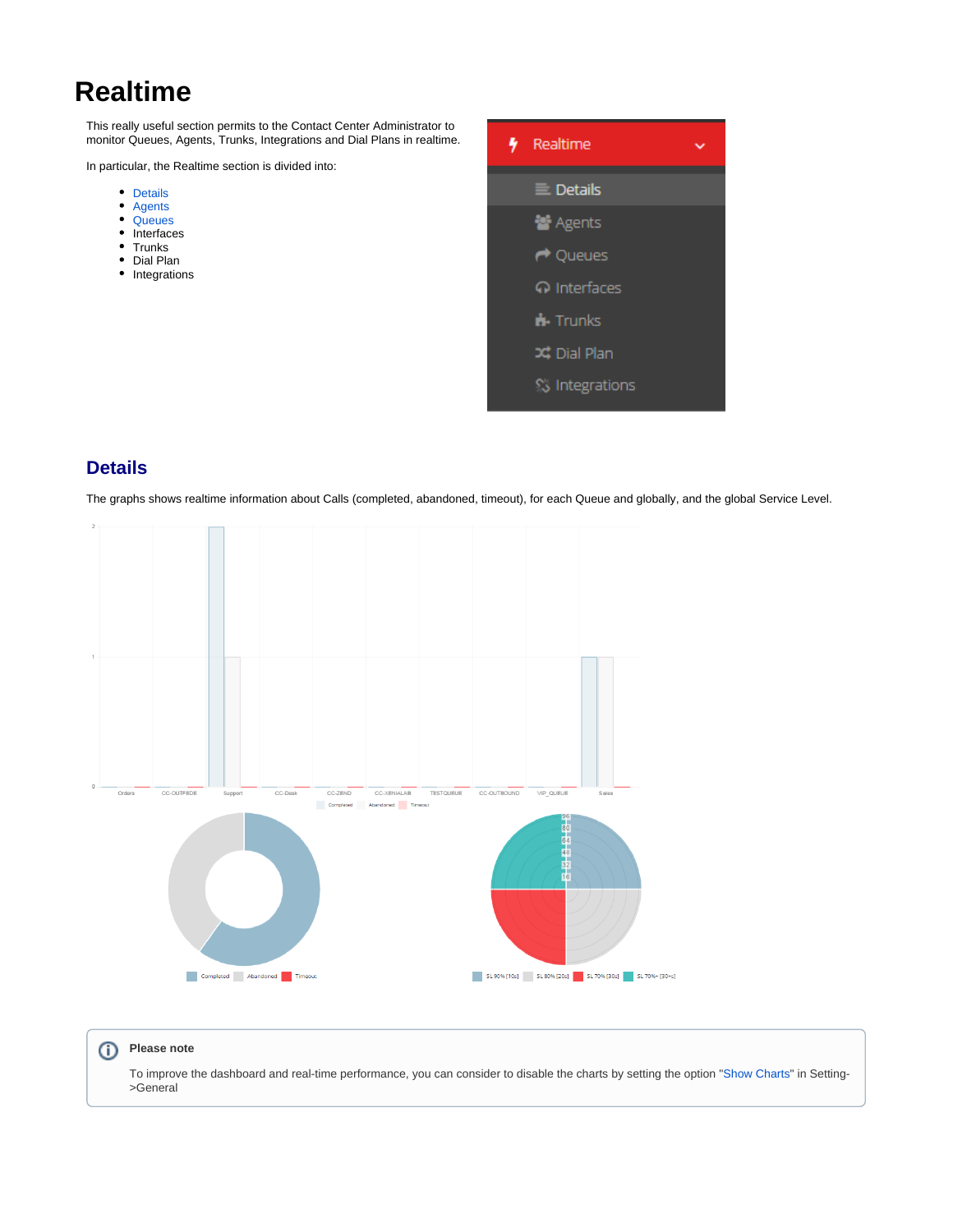The **Params** table shows realtime analytics about all the Queues, like the number of waiting and managed calls, the hold time, the number of completed and abandoned calls, the routing strategy, the weight and so on. The **Summary** table provides for each Queue information about the Agents status and waiting time, hold time and talk time. It's possible to reset the data clicking on the Reset button.

| Params             |             |                 |             |                  |                  |           | Summary   |                |                      |        |                             |  |  |
|--------------------|-------------|-----------------|-------------|------------------|------------------|-----------|-----------|----------------|----------------------|--------|-----------------------------|--|--|
|                    |             |                 |             |                  |                  |           |           |                | Search               |        |                             |  |  |
| Queue              | Max         | <b>Strategy</b> | Calls       | <b>Hold Time</b> | <b>Talk Time</b> | Completed | Abandoned | <b>Timeout</b> | <b>Service Level</b> | Weight | <b>Reset Stats</b>          |  |  |
| Orders             | 0           | ringall         | 0           | $\circ$          | $\mathbf 0$      | 0         | 0         | $\mathbf{0}$   | 0.0% in 0s           | 0      | $\blacktriangleright$ Reset |  |  |
| <b>CC-OUTFEDE</b>  | $\mathbf 0$ | rrmemory        | $\mathbf 0$ | $\mathbf 0$      | $\mathbf{0}$     | 0         | 0         | $\mathbf 0$    | 0.0% in 0s           | 0      | $\mathscr{I}$ Reset         |  |  |
| Support            | 0           | ringall         | $\mathbf 0$ | $\overline{2}$   | 5                | 2         |           | $\mathbf 0$    | 0.0% in 0s           | 0      | $\blacktriangleright$ Reset |  |  |
| <b>CC-Desk</b>     | 0           | ringall         | $\mathbf 0$ | $\mathbf 0$      | $\mathbf{0}$     | 0         | 0         | $\mathbf 0$    | 0.0% in 0s           | 0      | $\mathscr{I}$ Reset         |  |  |
| <b>CC-ZEND</b>     | 0           | rrmemory        | $\mathbf 0$ | $\mathbf 0$      | $\mathbf{0}$     | 0         | 0         | $\mathbf 0$    | 0.0% in 0s           | 0      | $\mathscr{B}$ Reset         |  |  |
| <b>CC-XENIALAB</b> | $\mathbf 0$ | ringall         | $\mathbf 0$ | $\mathbf{0}$     | $\mathbf{0}$     | 0         | 0         | $\mathbf 0$    | 0.0% in 0s           | 0      | $\mathscr{I}$ Reset         |  |  |
| <b>TESTQUEUE</b>   | $\mathbf 0$ | ringall         | $\mathbf 0$ | $\circ$          | $\mathbf{0}$     | 0         | 0         | $\Omega$       | 0.0% in 0s           | 0      | $\mathscr{B}$ Reset         |  |  |
| <b>CC-OUTBOUND</b> | 0           | rrmemory        | $\mathbf 0$ | $\mathbf 0$      | $\mathbf 0$      | 0         | 0         | $\mathbf 0$    | 0.0% in 0s           | 0      | $\mathscr{I}$ Reset         |  |  |
| VIP_QUEUE          | 0           | ringall         | $\mathbf 0$ | $\mathbf 0$      | $\mathbf{0}$     | 0         | 0         | $\mathbf{0}$   | 0.0% in 0s           | 0      | $\mathscr{B}$ Reset         |  |  |
| Sales              | $\mathbf 0$ | ringall         | $\mathbf 0$ | $\mathbf 0$      | 3                |           |           | 0              | 0.0% in 0s           | 0      | $\mathscr{B}$ Reset         |  |  |

## <span id="page-1-0"></span>**Agents**

The graphs shows the number of logged Agents, and which of them are on Pause, and the global Agent distribution (ready, unavailable, busy).



In the **General** tab you can see the list of logged Agents and for each of them the Status, the number of calls taken and made, info about their Queues and Pauses.

Here the Administrator can perform two actions:

- **add Agents on a specific Queue in realtime**. This is a **temporary** Agent-Queue association: when the agent logs out, the association will be deleted.

- **pause and unpause Agents**, selecting the pause type. This action involves all the Agent's Queues.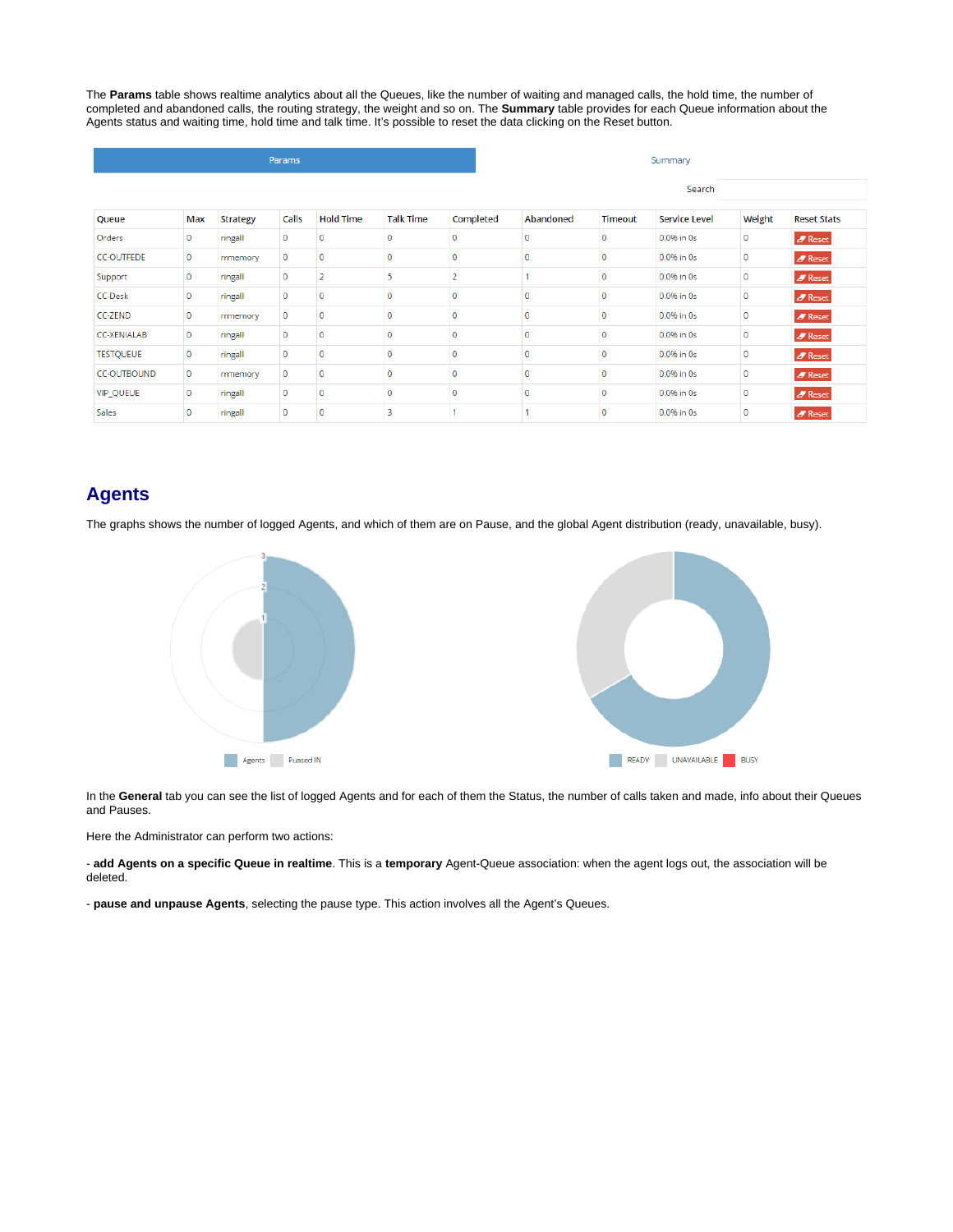| <b>Agents</b>      |                    |                          |                          |                                           |                        |                                                                                                    |                    |                                   |  |  |  |
|--------------------|--------------------|--------------------------|--------------------------|-------------------------------------------|------------------------|----------------------------------------------------------------------------------------------------|--------------------|-----------------------------------|--|--|--|
| Dashboard > Agents |                    |                          |                          |                                           |                        |                                                                                                    |                    |                                   |  |  |  |
|                    |                    |                          |                          |                                           |                        |                                                                                                    |                    |                                   |  |  |  |
|                    | General            |                          |                          |                                           |                        |                                                                                                    | Detail             |                                   |  |  |  |
| 10<br>$\checkmark$ |                    |                          |                          |                                           |                        | Search Agent                                                                                       |                    |                                   |  |  |  |
| <b>Name</b>        | <b>Status</b>      | Queue                    | <b>Time</b>              | Calls                                     | Info                   | Sip                                                                                                |                    |                                   |  |  |  |
| elton.john         | TRAINING 00:02:55  | $\overline{\phantom{a}}$ | ÷.                       | #Taken: 0<br>#Made: 0<br>#RingNoAnswer: 0 | #Queue: 1<br>#Pause: 1 | $\mathsf{OK}% _{\mathsf{CL}}\times\mathsf{CK}_{\mathsf{CL}}^{\mathsf{CL}}(\mathsf{CL})$            | + Add Queue ~      | Pause AL<br><b>A</b> Resume A     |  |  |  |
| john.doe           | COFFEE 00:02:50    | $\overline{\phantom{m}}$ | $\overline{\phantom{m}}$ | #Taken: 0<br>#Made: 0<br>#RingNoAnswer: 0 | #Queue: 3<br>#Pause: 3 | $\mathsf{OK}% \left( \mathcal{M}\right) \equiv\mathsf{OK}(\mathcal{M}_{\mathrm{CL}}(\mathcal{M}))$ | + Add Queue ~      | Pause AL<br><b>A</b> Resume A     |  |  |  |
| marco              | TRAINING 00:03:29  | $\overline{\phantom{a}}$ | --                       | #Taken: 0<br>#Made: 0<br>#RingNoAnswer: 0 | #Queue: 5<br>#Pause: 5 | $\mathsf{OK}% \left( \mathcal{M}\right) \equiv\mathsf{OK}(\mathcal{M}_{\mathrm{CL}}(\mathcal{M}))$ | + Add Queue $\sim$ | $P$ Pause AL<br><b>A</b> Resume A |  |  |  |
| valerio            | AFTERCALL 00:00:40 | $\overline{\phantom{a}}$ | $\overline{\phantom{a}}$ | #Taken: 0<br>#Made: 0<br>#RingNoAnswer: 0 | #Queue: 5<br>#Pause: 5 | OK                                                                                                 | + Add Queue ~      | Pause AL<br><b>A</b> Resume A     |  |  |  |

From the XCALLY [version 2.4.26](https://wiki.xcallymotion.com/display/XS/Shuttle+Changelog#ShuttleChangelog-Version2.4.26) the supervisor can directly Switch from one Pause type to another one, without the need to click on Resume.

|                                                   | Detail             |        |             |                       |                        |              |                                                       |                                 |
|---------------------------------------------------|--------------------|--------|-------------|-----------------------|------------------------|--------------|-------------------------------------------------------|---------------------------------|
| 25<br>$\mathcal{S}$                               | Search Agent       |        |             |                       |                        |              |                                                       |                                 |
| Name                                              | Status             | Queue  | <b>Time</b> | Calls                 | Info                   | Sip          |                                                       |                                 |
| e.brown                                           | PAUSE              | $-$    | $\sim$      | #Taken: 0<br>#Made: 0 | #Queue: 5<br>#Pause: 5 | OK           | + Add Queue ~                                         | <b>A</b> Resume ALL             |
| abigael.yifru                                     | READY              | $\sim$ | $\sim$      | #Taken: 0<br>#Made: 1 | #Queue: 5<br>#Pause: 0 | <b>OK</b>    | $\blacktriangleright$ Add Queue $\backsim$            | $\blacksquare$ Pause ALL $\vee$ |
| andrea.bianco                                     | <b>UNAVAILABLE</b> | $\sim$ | $\sim$      | #Taken: 0<br>#Made: 0 | #Queue: 2<br>#Pause: 0 | <b>ERROR</b> | $\blacktriangleright$ Add Queue $\blacktriangleright$ | $\blacksquare$ Pause ALL $\vee$ |
| Page 1 of 1   Total: 3<br>$\langle \quad \rangle$ |                    |        |             |                       |                        |              |                                                       |                                 |

In the **Detail** table there are more specific information about the Agents-Queue association, as the number of calls managed by an Agent in a specific Queue and when he had the last call in a specific Queue.

From this view the supervisor can:

- **set the pause status for each Agent on a single specific Queue**, thanks to the Pause/Resume button.

- **remove one single Agent from a Queue in realtime**, thanks to the Remove button.

| Sales         |            |                          |        |           |            |                  |                                 |                   |  |
|---------------|------------|--------------------------|--------|-----------|------------|------------------|---------------------------------|-------------------|--|
| <b>Name</b>   | Status     | Queue                    | Time   | Calls     | Penalty    | <b>Last call</b> |                                 |                   |  |
| abigael.yifru | TALKING () | $\overline{\phantom{a}}$ | $\sim$ | #Taken: 0 | Penalty: 0 | $\sim$           | $\mathbf{P}$ Pause $\mathbf{v}$ | $\sqrt{P}$ Remove |  |
| e.brown       | READY      | $\overline{\phantom{a}}$ | $\sim$ | #Taken: 0 | Penalty: 0 | $\sim$           | $\mathbf{P}$ Pause $\mathbf{v}$ | $\sqrt{Z}$ Remove |  |

| <b>Support</b> |               |        |      |           |          |                  |                     |                   |  |
|----------------|---------------|--------|------|-----------|----------|------------------|---------------------|-------------------|--|
| Name           | <b>Status</b> | Queue  | Time | Calls     | Penalty  | <b>Last call</b> |                     |                   |  |
| abigael.yifru  | TALKING ()    | $\sim$ | $ -$ | #Taken: 0 | Penalty: | $-$              | $\Box$ Pause $\vee$ | $\sqrt{s}$ Remove |  |
| e.brown        | <b>PAUSE</b>  | -      | -    | #Taken: 0 | Penalty: | -                | <b>A</b> Resume     | $\sqrt{s}$ Remove |  |